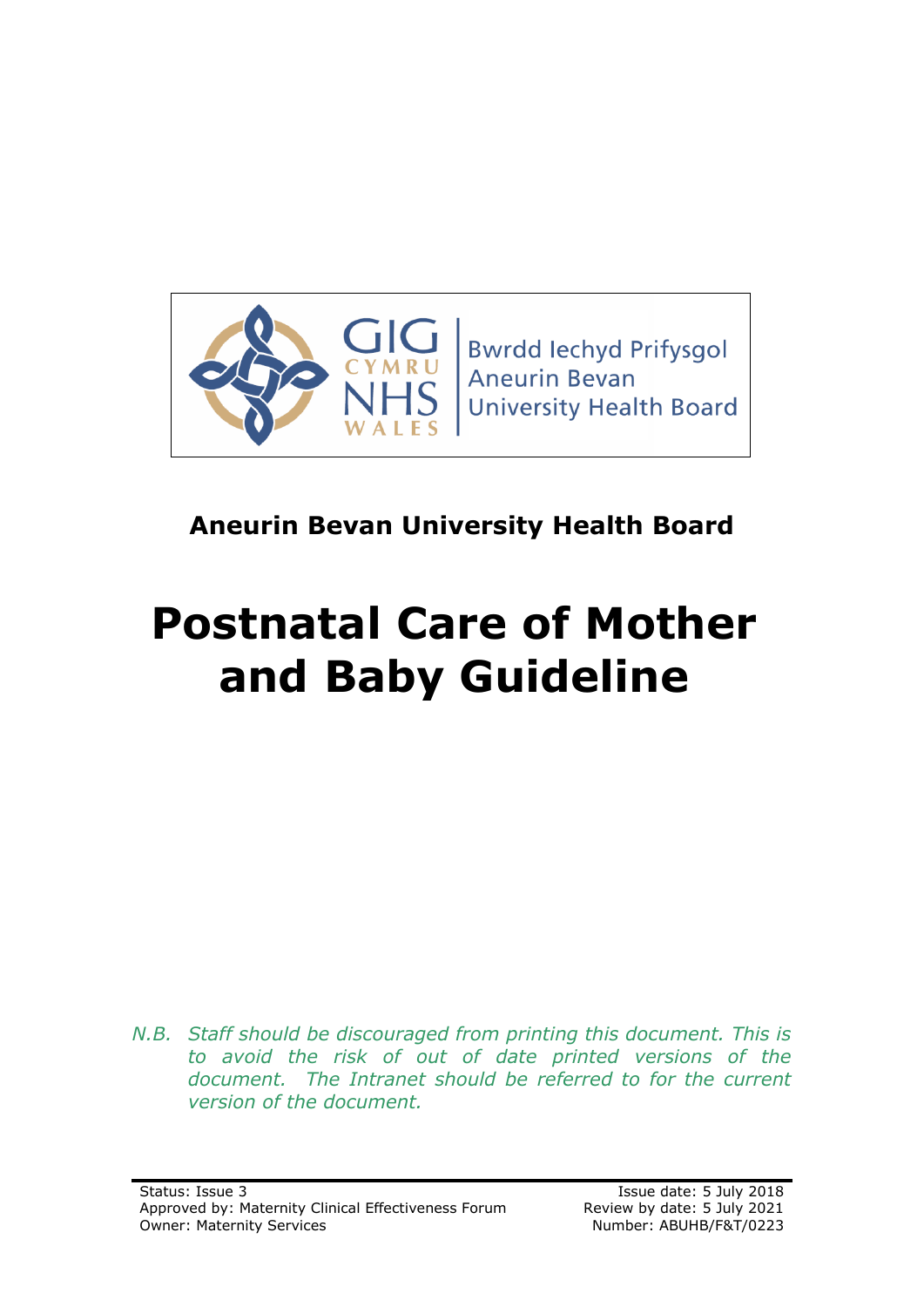#### **Contents:**

| 1.1                                       |                                            |  |
|-------------------------------------------|--------------------------------------------|--|
| $\overline{2}$                            |                                            |  |
| $\overline{\mathbf{3}}$                   |                                            |  |
| $\overline{\mathbf{4}}$                   |                                            |  |
|                                           |                                            |  |
| Appendix 1 Ankyloglossia (Tongue tie)  13 |                                            |  |
|                                           | Appendix 2 Mastitis and Breast abscess  15 |  |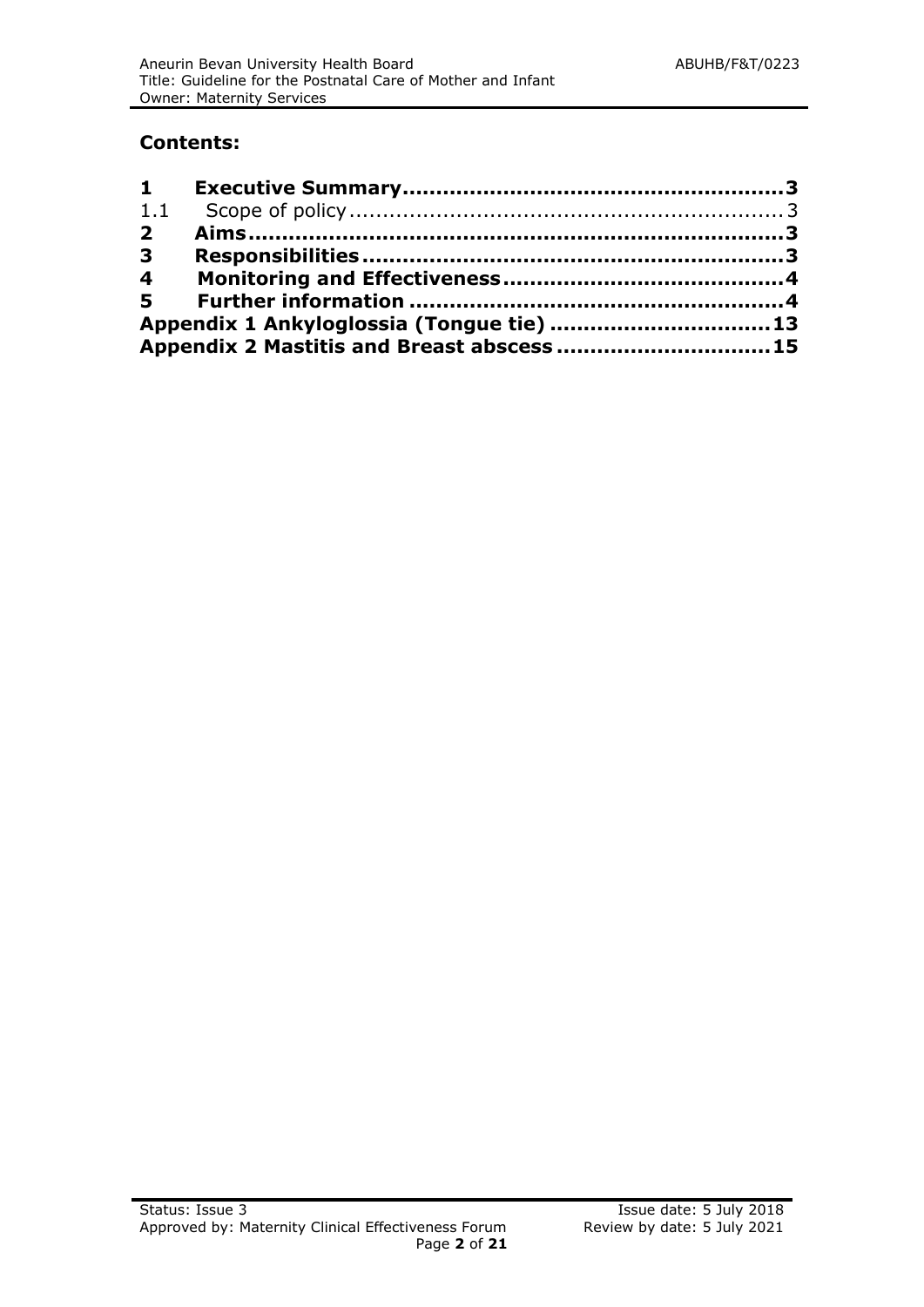# <span id="page-2-0"></span>**1 Executive Summary**

The purpose of this guideline is to provide clinicians working within maternity services evidence based guidance in the postnatal care of the mother and baby.

The post-natal period extends from the birth of the baby to not less than 10 days and may be extended to 6 to 8 weeks (NMC 2012, NICE 2015). This is a time of physiological and psychological adaptation for the mother, baby and family and every opportunity should be taken to provide the family unit with information and support during this important period.

Although for most mothers and babies the postnatal period is uncomplicated, with the increase of mothers with multiple morbidities and social challenges, reports from MBBRACE, RCOG and NICE all highlight the immediacy required for responsive care to address potential maternal morbidity and mortality.

# <span id="page-2-1"></span>**1.1 Scope of policy**

This policy applies to all clinicians working within maternity services.

#### <span id="page-2-2"></span>**2 Aims**

To support safe practice -

- To ensure all mothers and babies receive appropriate care
- To ensure mothers and partners feel confident to care for their baby being responsive to his/her needs
- To ensure prompt assessment of women who require urgent medical/mental health/obstetric/surgical review.
- To ensure that all mothers and their babies are supported in their choice of method of feeding
- To ensure the care of the mother and baby are transferred to the primary health care team in a timely manner.
- To provide such support and care that increasing numbers of mothers and their partners state that they were treated well by maternity services.
- To guide referral to other agencies where indicated

# <span id="page-2-3"></span>**3 Responsibilities**

The maternity team will be responsible for –

- Acting in accordance with the NMC and within his/her sphere of practice
- Being accountable and autonomous for his/her practice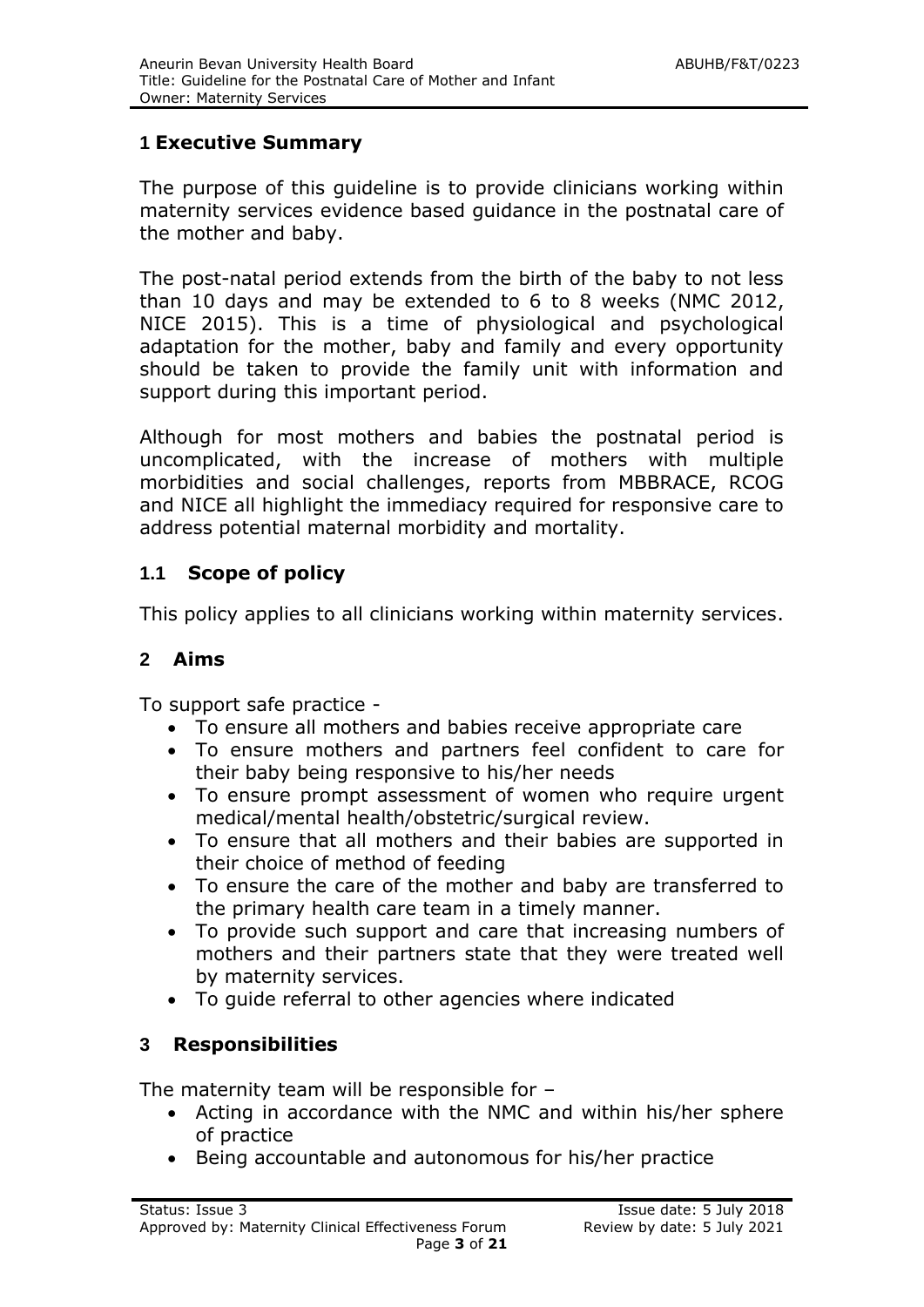Ensuring women and their partners are treated with courtesy, dignity and respect at all time.

# **4 Monitoring and Effectiveness**

Performance outcomes will be reviewed internally through clinical audit and clinical risk management systems.

The maternity service will continue to participate in independent audit review by welsh Government and UNICEF.

The care of the mother and baby during the postnatal period will be audited on a regular basis.

*This policy has undergone an equality impact assessment screening process using the toolkit designed by the NHS Centre Equality & Human Rights. Details of the screening process for this policy are available from the policy owner.*

#### **5 Further information**

Women and their families should be treated with kindness, respect and dignity at all times, with consideration given to privacy, and where care is provided in a maternity unit to create a clean warm and welcoming environment. The views, beliefs and values of the woman her partner and her family in relation to her care and that of the babies care should be sought and respected at all times. The woman should be fully involved in planning the timing and content of each postnatal contact so that care is flexible and tailored to meet her social, clinical and emotional needs and those of her baby and family (NICE 2016)

#### **Physical Assessment**

A full set of observations must be taken and charted using a MEOWS chart as a minimum for the first 3 days following delivery (Day 1 will be day of delivery) either by hospital or community midwives. This will include monitoring of blood pressure, temperature, pulse, respiratory rate, and assessment of pain score.

**Key physical signs that may suggest serious illness. And that warrant immediate medical referral**

- **A heart rate over 100 beats per minute (bpm)**
- **A systolic blood pressure over 160 mm/Hg or under 90 mm/Hg and/or a diastolic blood pressure over 80 mm/Hg**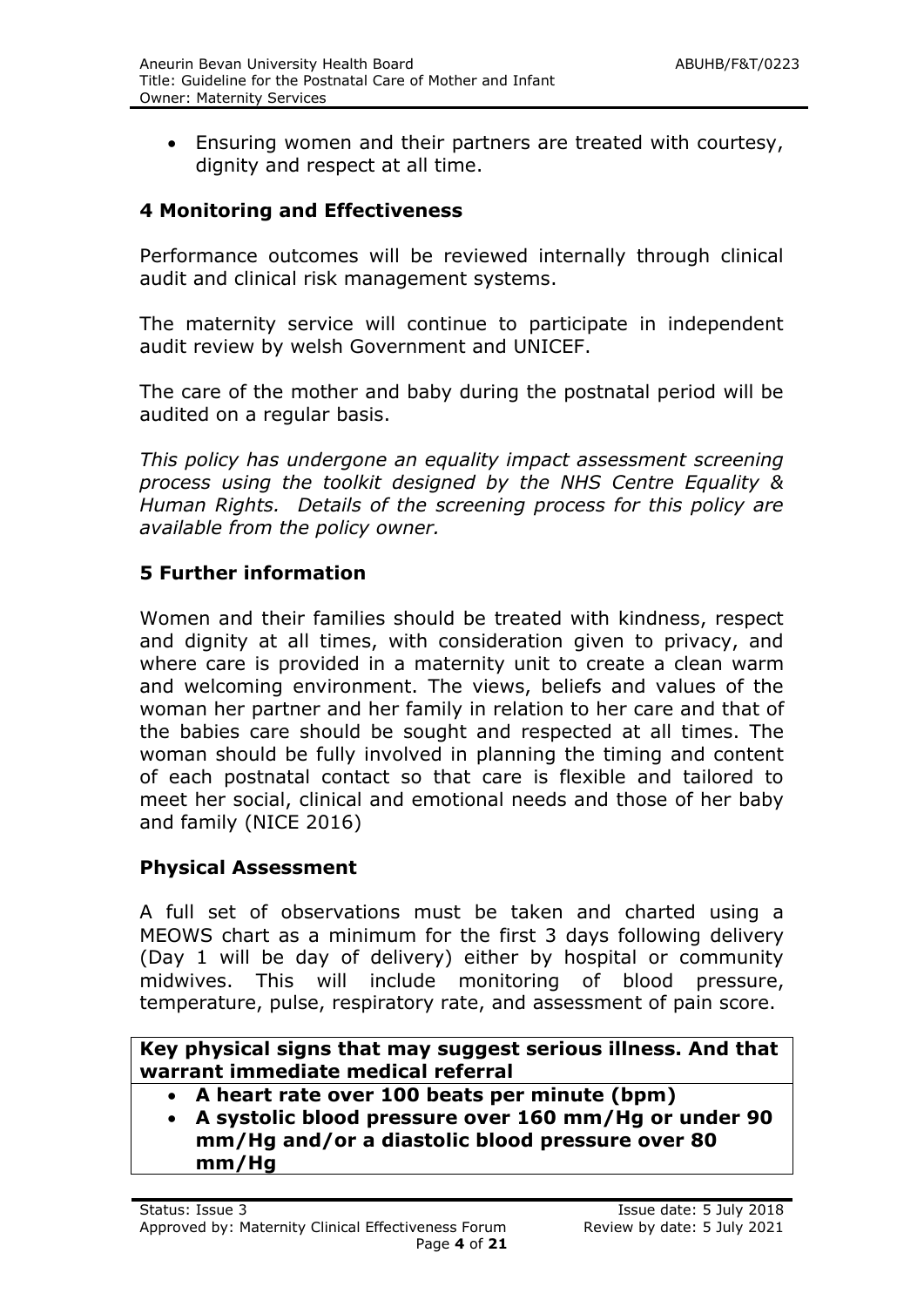**A temperature over 38 degrees centigrade and/or**

#### **A respiratory rate over 21 breaths per minute. The respiratory rate is often overlooked but rates over 30 per minute are indicative of a serious problem**

\*See also Physiological Observations in Maternity Service Guideline ABHB 0507

At the first postnatal contact women should be advised of potentially of life threatening conditions and to contact their health care professional immediately or call for emergency if any of the following signs and symptoms occur.

| <b>Signs and symptoms</b>                                                                                   | <b>Condition</b>            |
|-------------------------------------------------------------------------------------------------------------|-----------------------------|
| Sudden and profuse blood loss or persistent<br>increased blood loss                                         | Postpartum<br>haemorrhage   |
| Faintness, dizziness or palpitations/tachycardia                                                            |                             |
| Fever, shivering, abdominal pain and/or<br>offensive vaginal loss                                           | Infection                   |
| Headaches accompanied by one or more of the<br>following symptoms within the first 72 hours<br>after birth: | Pre-eclampsia/<br>eclampsia |
| visual disturbances                                                                                         |                             |
| nausea, vomiting                                                                                            |                             |
| Unilateral calf pain, redness or swelling                                                                   |                             |
| Shortness of breath or chest pain                                                                           |                             |

Women should be encouraged to mobilise as soon as appropriate following the birth. Women with unilateral calf pain, redness or swelling should be evaluated for deep venous thrombosis

Women experiencing shortness of breath or chest pain should be evaluated for pulmonary thromboembolism (emergency action).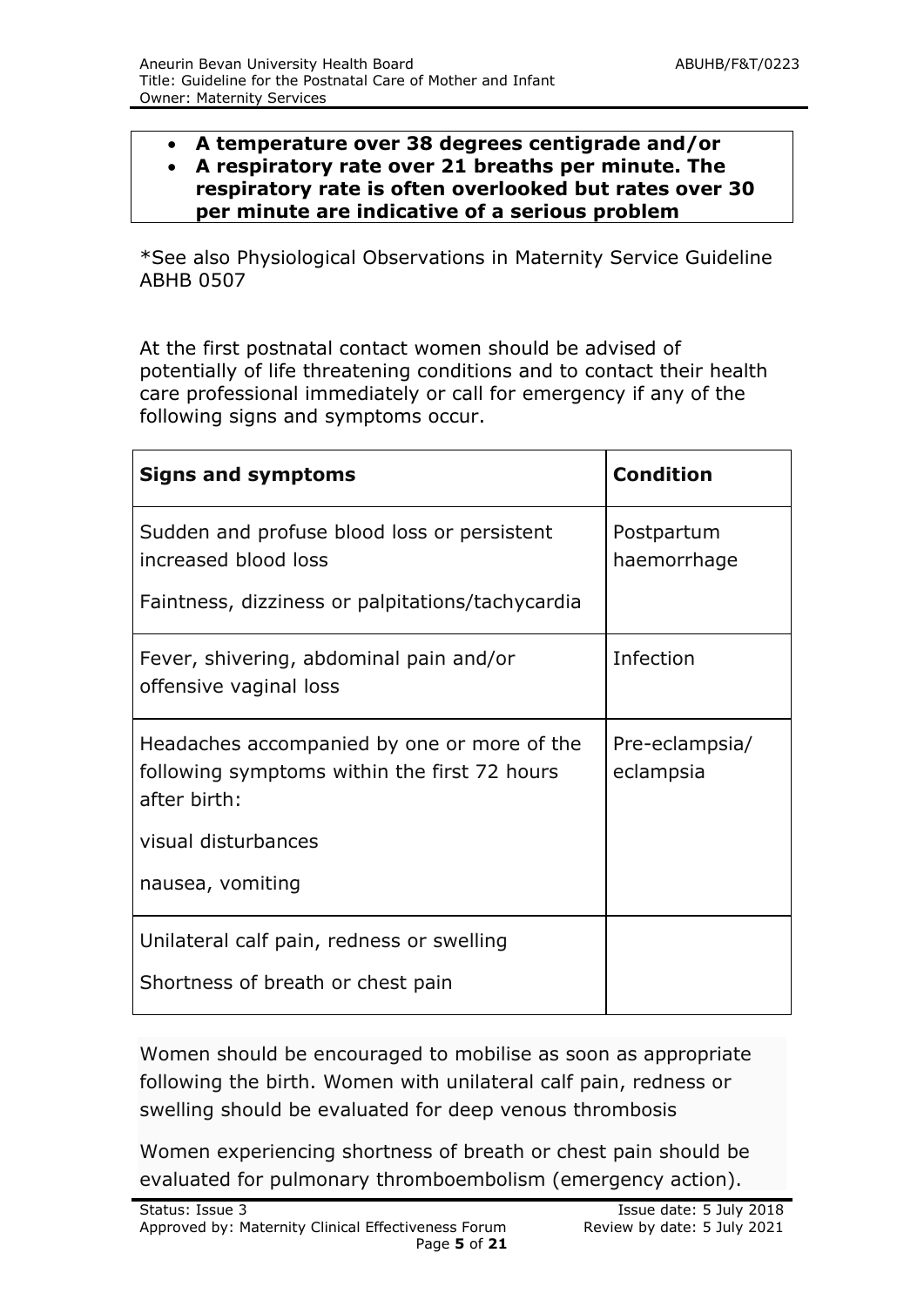Obese women are at higher risk of thromboembolism and should receive individualised care

# **Uterine Involution**

Assessment of vaginal loss and uterine involution should be undertaken if a woman has excessive or offensive vaginal loss, abdominal tenderness or fever. Midwives should offer women advice regarding normal lochia and encourage them to seek further advice if any concerns are raised.

#### **Perineum/caesarean section wound site.**

The midwife will enquire whether the woman has any concerns about the healing process of her perineum/wound at each visit. This will include her experience of perineal pain, discomfort, dyspareunia or offensive odour. Signs and symptoms of infection, inadequate repair, wound breakdown or non healing should be investigated and the appropriate referrals made as necessary.

The midwife will give advice regarding personal hygiene, wound care, contraception and resumption of sexual intercourse on an individualised basis.

The midwife will ensure that surgical site infections are recorded on the maternity data system CSC.

#### **Bladder and Bowel Function**

All women following birth should void urine within 6 hrs of birth and the amount should be recorded. If women experience problems with the first void of urine then the Health Boards' guideline for Postnatal Retention of Urine should be followed.

The midwife will provide advice on diet and fluid intake, to ensure the mother's bowel habits return to normal. The midwife will ask about signs of constipation within 3 days of birth.

The midwife will advise, teach and stress the importance of pelvic floor exercises to women. If there are any signs of incontinence or perceived problems, the midwife will refer the mother for an assessment using the Health Board's Pelvic Floor Guideline.

#### **Haematological Investigations**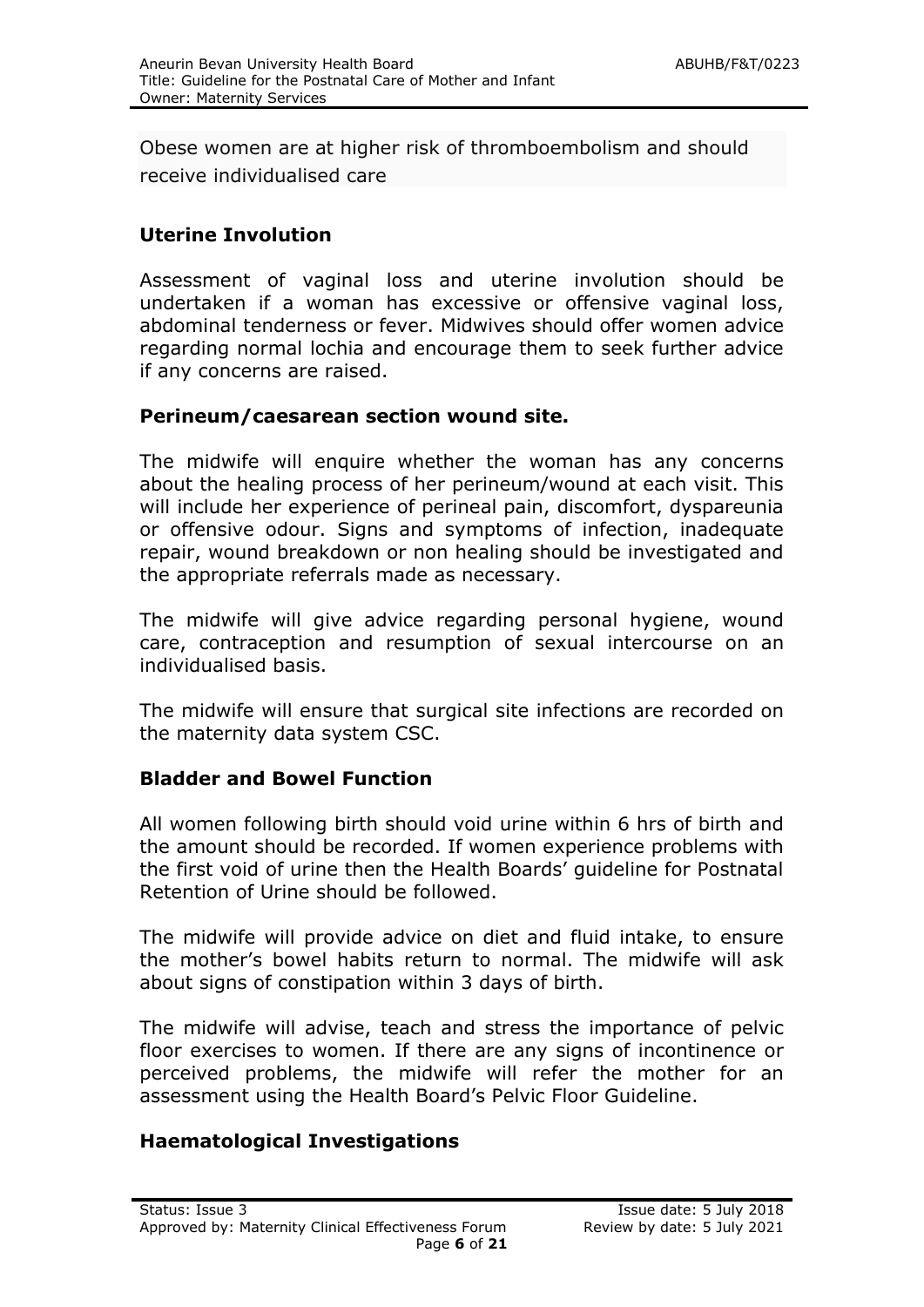Full Blood Count, Rhesus and Rubella status are routinely taken during the ante natal period. If the mother is un-booked, these investigations need to be taken as soon as possible as a matter of urgency. All outstanding investigations need to be followed up as soon as possible so that appropriate care is given in a timely manner.

Midwives should assess the necessity of any other haematological investigations required in the postnatal period taking into consideration the mother's medical history, pertinent risk factors, blood loss at birth and clinical observations.

#### **Emotional Wellbeing**

The midwife will observe the emotional health and wellbeing of the women including their coping strategies and the support network available to them. Midwives will encourage women and their families to report any concerns. Midwives will be alert to any signs and symptoms of maternal health problems and refer for expert medical consultation if necessary. Care pathways will inform appropriate referrals for support.

#### **Feeding**

Midwives follow UNICEF Baby Friendly Initiative guidelines, to promote and encourage breastfeeding. Women will be advised of the signs of successful feeding including correct positioning and attachment. Women must be offered support and advice to ensure they gain confidence in breastfeeding. The midwife will ensure that the woman knows how to hand express her breasts.

Midwives will encourage unrestricted breastfeeding duration and frequency and assist with establishing infant feeding.

During the first hour of life the mother and the baby should not be separated, skin to skin contact should be encouraged and feeding initiated. Where postnatal care is provided in a clinical setting round the clock rooming-in and continuing skin to baby's skin contact when possible should be encouraged.

A women who chooses to feed her baby formula milk should be taught how to make feeds using the correct measured quantities of formula as based on manufacturer's instructions, and how to clean sterilise feeding bottles and teats and the storage of formula milk. All women and carers who are giving their babies formula feed should be offered appropriate and tailored advice to ensure this is undertaken as safely as possible and optimises infant development.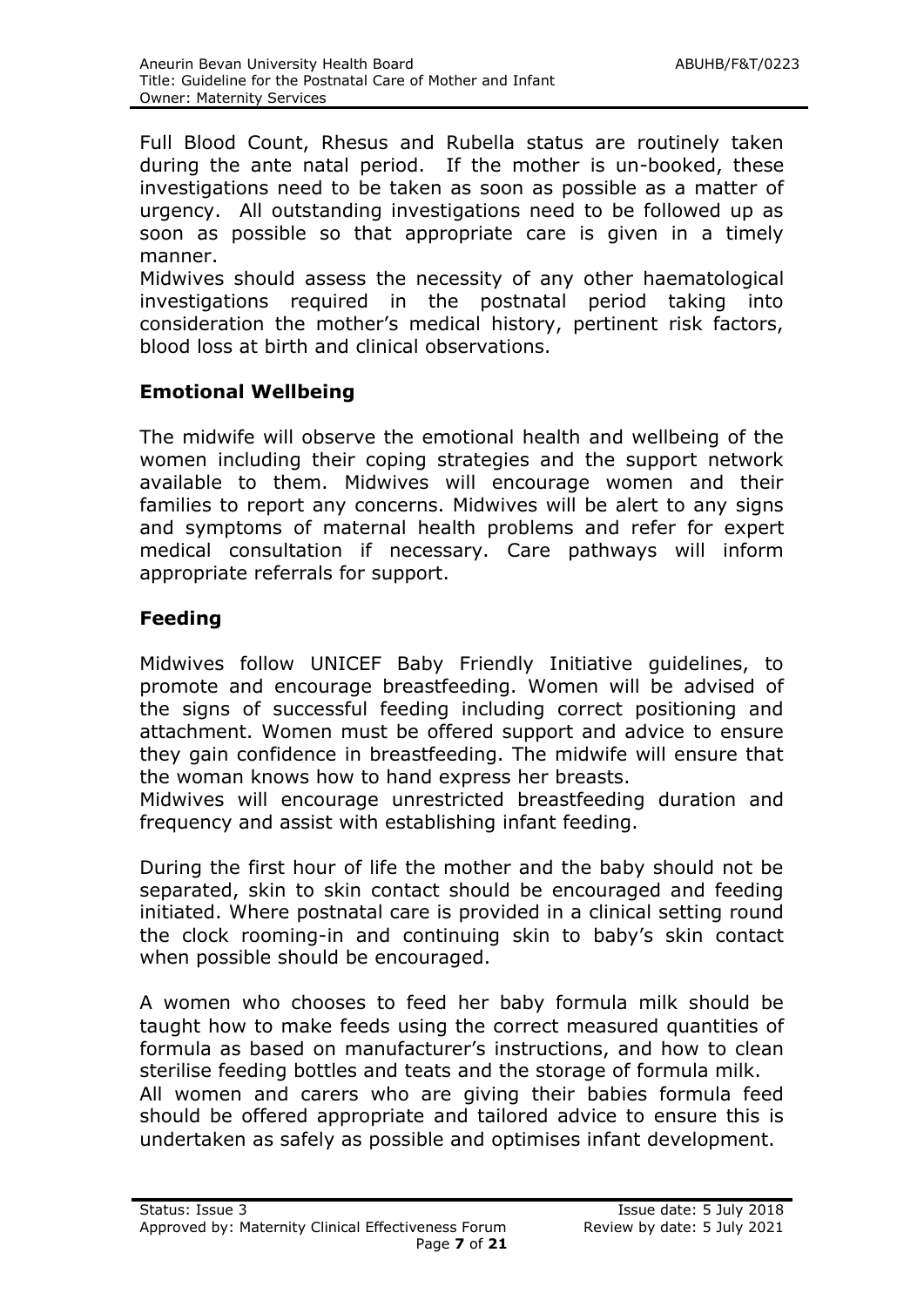Feeding progress should be assessed and documented in the care plan at each postnatal contact.

#### **Social Needs**

The midwife will assess the mother's needs and refer to the appropriate multiagency partners e.g. social services, seeking advice from specialist midwives as required.

#### **Domestic Abuse**

The midwife will check that the routine enquiry for domestic violence has been achieved in the ante natal period, and complete if necessary in the postnatal period. Routine enquiry for domestic abuse should only take place if the mother is alone.

#### **3.1 ASSESSMENT OF INFANT**

A complete physical examination of the newborn is undertaken within 72 hours of birth. Consent must be obtained from the mother or both parents prior to performing any neonatal examinations or treatments. This will include the aims of any physical examination and or treatment by the Healthcare Professional. All findings are recorded in the postnatal plan.

#### **Handling / infant behaviour**

The infant should be stripped and examined on the first home postnatal visit, in order to observe the infant's appearance, respiration, behaviour, activity and posture. This examination along with any findings must be documented in the postnatal notes. Referrals to the appropriate healthcare professional should be made as necessary.

#### **Feeding**

Midwives will encourage skin to skin contact and initiation of feeding within the first hour of birth. Women who choose to breastfeed their babies are provided with appropriate advice and support to initiate and sustain breast feeding. Formula milk should not be given to breastfed babies unless medically indicated. If the mother chooses to bottle feed the midwife should provide the necessary information and advice on the sterilisation of equipment and making up artificial feeds, to ensure the correct technique is used. All mothers are given help-line contact numbers for breastfeeding advice and support in the early postnatal period.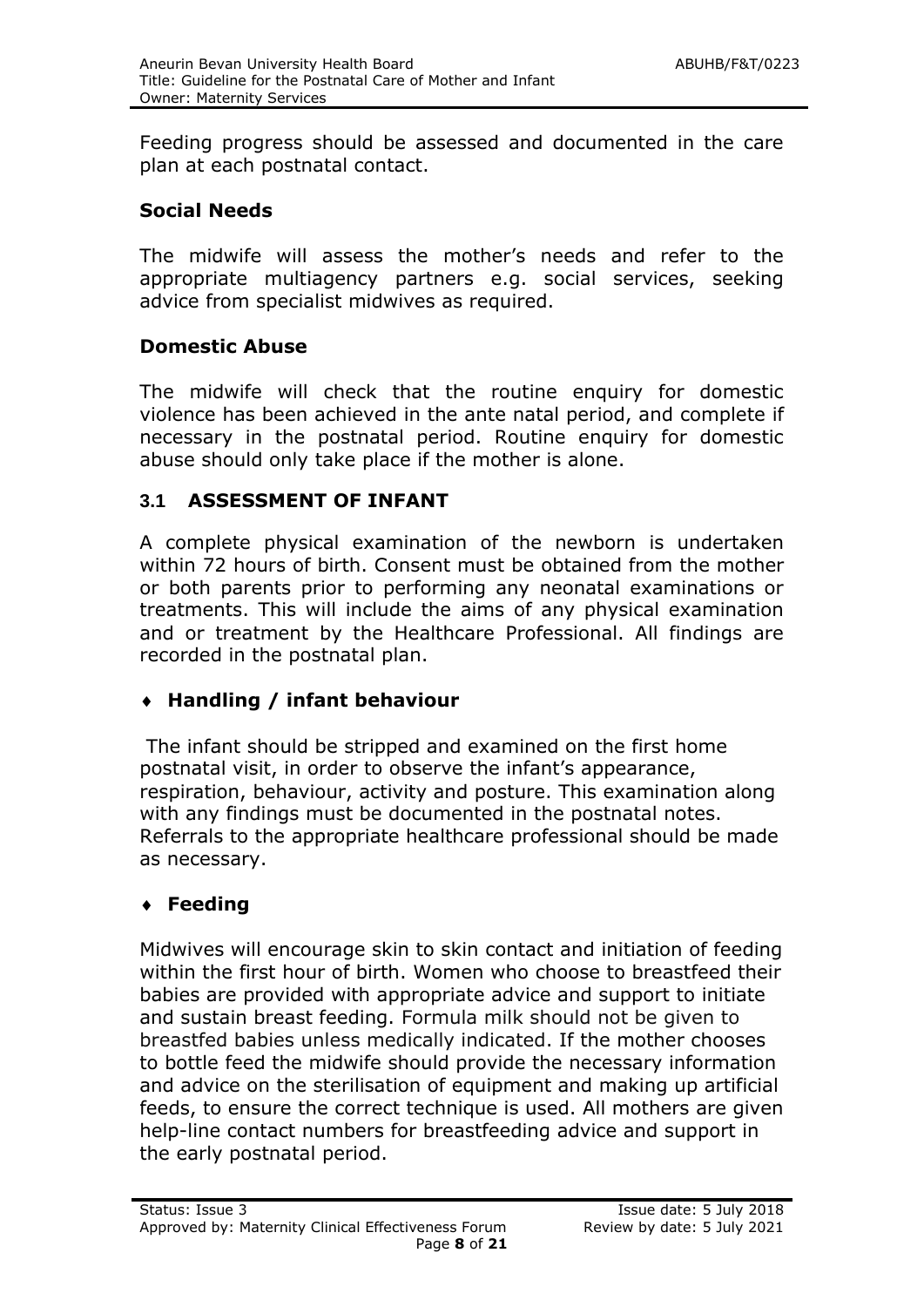Evaluation for ankyloglossia (tongue tie) should be made if breast feeding problems persist after a review of positioning and attachment by a skilled healthcare professional or peer counsellor. Babies who appear to have ankyloglossia should be evaluated further (non-urgent action)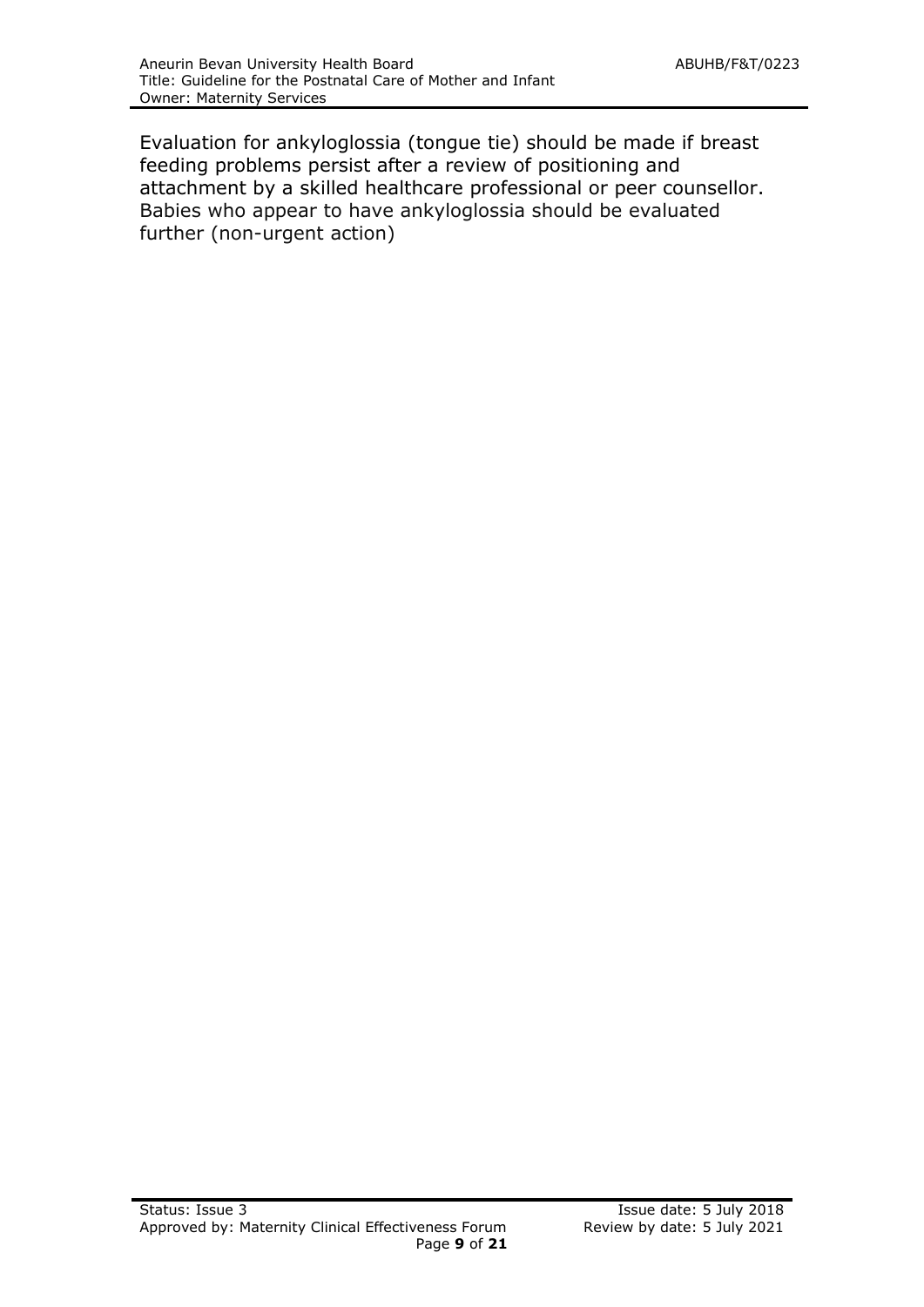# **Eyes / mouth / cord / skin**

The midwife will assess skin condition, colour, rashes, and abrasions' bruises, signs of infection and note separation of the cord. The midwife will take any necessary action required and refer to the appropriate healthcare professional as required.

#### **Jaundice**

The midwife will assess the presence / absence and degree of jaundice in the context of the infant's age. Infants who develop jaundice within the first 24 hours should be urgently investigated. The midwife will also assess the adequacy of feeding pattern, tone, presence of pale stools, hydration, alertness and infant's overall well being. The bilirubin levels will be checked and subsequent appropriate action taken as necessary.

#### **Bladder function**

To assess the amount and nature of urine passed by infant and identify signs of inadequate nutrition and give appropriate advice and /or refer to the appropriate healthcare professional.

#### **Bowel function**

The midwife will record that the infant has passed meconium within the first 24hours of birth and then ensure that the baby has a normal changing stool pattern. The midwife will take appropriate action if there is any delay in this process and where there is any deviation from normal.

#### **Weight**

Weighing forms part of the overall neonatal assessment. It is normal for infants to lose up to 10% of their body weight initially but they should regain it by 2 weeks of age. If the midwife has any concerns regarding weight gain or a suspicion/detection of an identified problem relating to the wellbeing of the baby, a full assessment of the infant's feeding pattern and behaviour should be undertaken. This should include weighing of the baby and a referral to the appropriate professional for an opinion. All infants should be weighed at birth, at 5 days (either by the midwife or health visitor) and on discharge from maternity services. In addition all breast fed babies are to be weighed at 72 hours.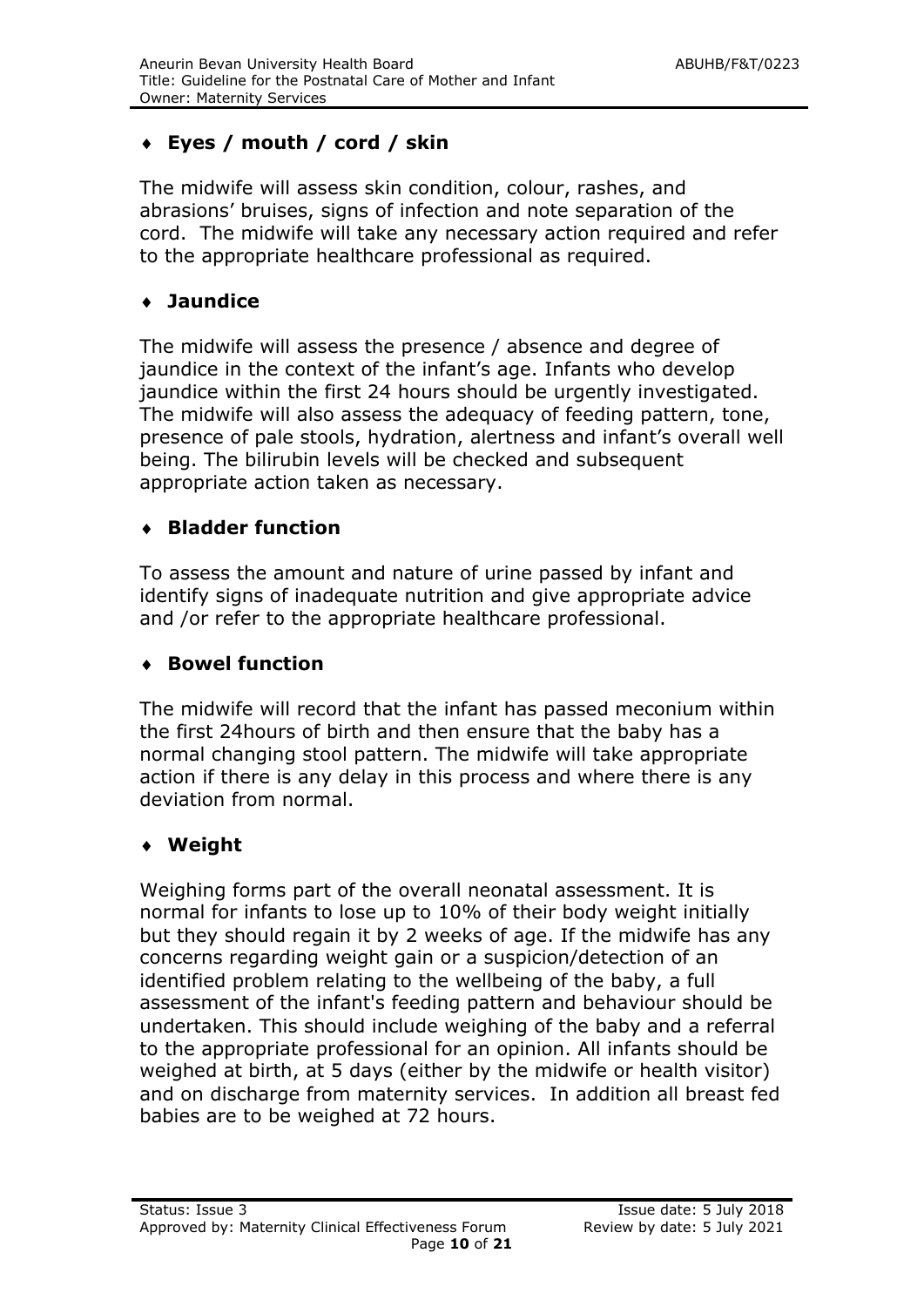# **Vitamin K administration**

Vitamin K should be administered as a single dose of 1mg I.M. at birth. This is the most clinically effective method of administration. If parents decline I.M. vitamin K for their baby, oral vitamin K should be offered as an alternative, and will require multiple doses.

#### **Newborn Blood Spot Test**

The Newborn blood spot test should be offered to all parents when their infants are 5-8 days of age. Informed consent should be obtained

#### **Newborn hearing screening**

All infants should have their hearing screened prior to discharge or by week 4 in the hospital programme or by week 5 in the community programme.

#### **Frequency of postnatal visits**

The frequency and time of post natal visits in the community is agreed between the woman and midwife. This is based on the clinical, social and emotional needs of the mother and infant. During this period, referrals to other health professionals/agencies may be necessary. The following are guidelines for a minimum visiting schedule:

- The first day following birth/hospital discharge in order to review appropriate care plan dependant on the needs of the mother and infant
- Extemble Between days  $5 8$  following birth in order to offer newborn metabolic screening and administer the second dose of oral Vitamin K if required.
- A final visit 28 days following birth for a full evaluation of the mother and infant. Areas to be assessed include:

Public health issues Parenting abilities Development and feeding of the infant Social, psychological and physical wellbeing of mother and infant. Administration of the third dose of oral Vitamin K to fully breast-fed infants.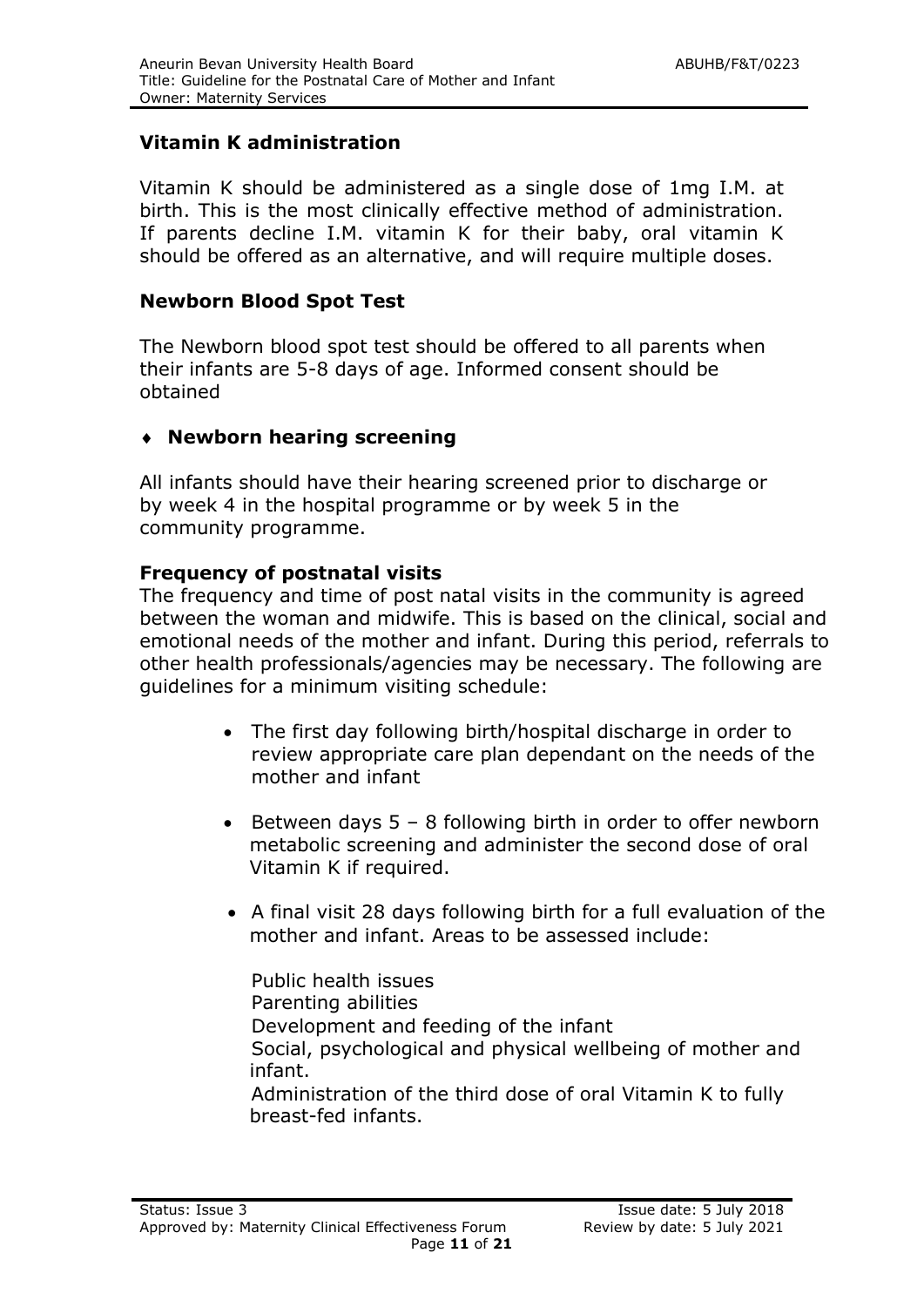#### **Documentation**

#### **It is the midwives responsibility to maintain accurate records (NMC 2004)**

**Documented evidence of the care provided to woman and infant is to be recorded in the woman's personal postnatal care pathway record, which is reunited with the woman's medical notes at discharge from midwifery care.**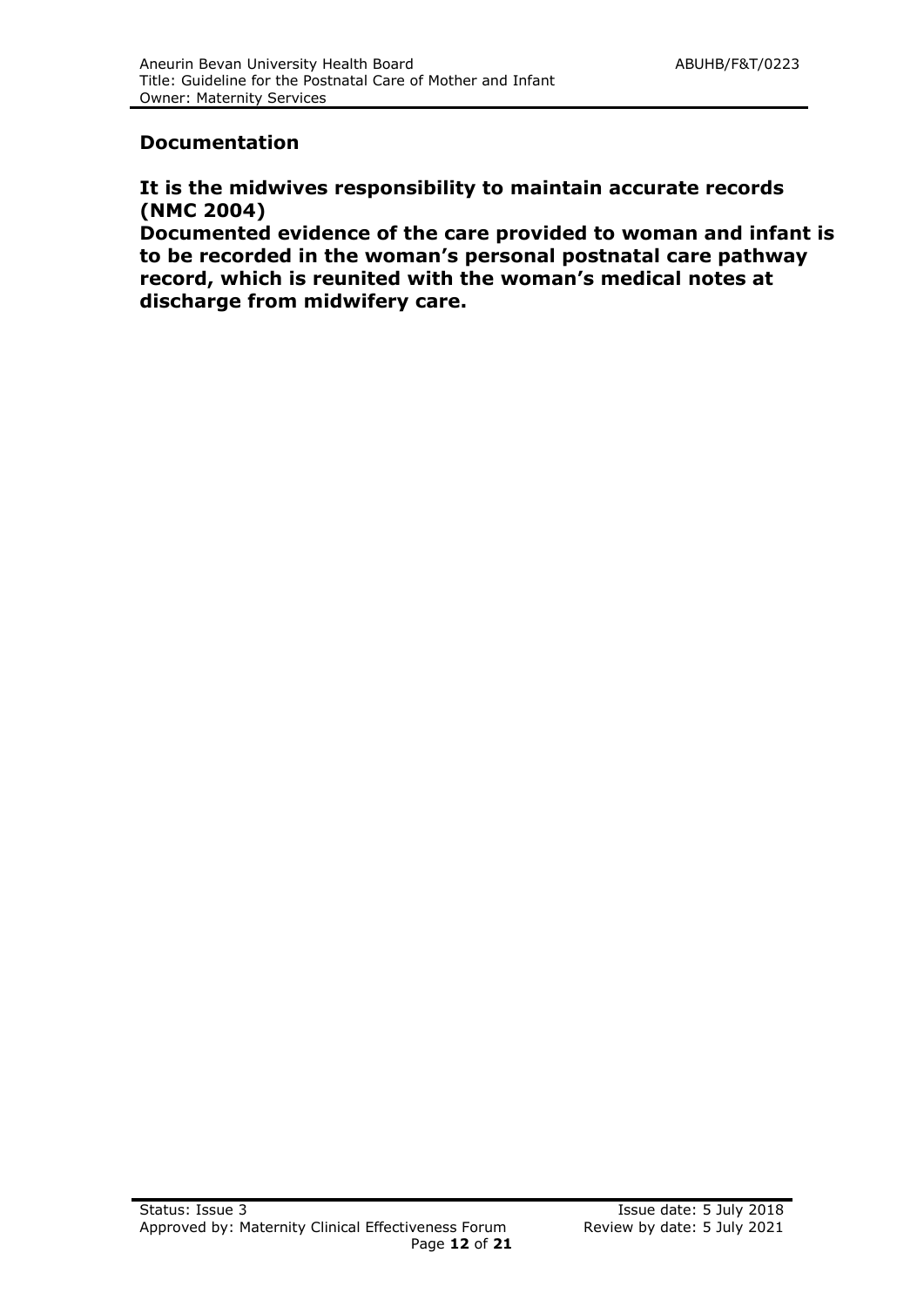# **Appendix 1 Ankyloglossia (Tongue tie)**

Some babies are born with the condition tongue-tie, which has the medical name ankyloglossia. The fold of skin under the tongue that connects to the tongue to the bottom of the mouth is shorter than usual, and this restricts the movement of the tongue. The condition may be mild, or it can be severe, with the tongue joined to the bottom of the mouth. Tongue-tie can cause problems with breastfeeding, such as problems 'latching on' (getting in the right position to feed efficiently) and sore nipples. If the baby isn't feeding efficiently, he or she may not gain weight at the normal rate. The procedure NICE has looked at involves cutting through the fold of skin using sharp, blunt-ended scissors.

Aneurin Bevan University Health Board makes sure all parents who are worried about their baby's breast feeding within the first 6 weeks of birth will be seen by a Lactation Consultant and have a detailed assessment of their baby's feeding. The Lactation Consultant will arrange the baby's care. This may be feeding reviews every week or the Lactation Consultant may suggest the tongue tie should have a tongue tie procedure. For a very young baby, this is usually done without an anaesthetic or using a local anaesthetic. The baby should be able to feed straight after having the procedure. The Lactation Consultant will not be able to offer the procedure on babies older than 6 weeks.

#### **Division of ankyloglossia (tongue-tie) for breastfeeding How well the procedure works**

Information about NICE Interventional Procedure Guidance 1496 One study compared what happened in babies who had the tongue tie procedure with babies whose mother had 48 hours of intensive support from a breastfeeding specialist. Nearly all the mothers of babies who had the procedure said that breastfeeding had improved 24 hours afterwards (it improved in 19 out of 20 babies). As a comparison, only 1 mother out of 20 who had support from the breastfeeding specialist said that breastfeeding improved afterwards. In one study that followed what happened in 215 babies who had the tongue-tie procedure, 173 mothers said breastfeeding improved afterwards. In another study, all 70 mothers said that their babies could latch on better after having the procedure. And the 53 mothers who had felt nipple pain said that this improved after their babies had the procedure. In a third study, all 36 babies in the study who had the tongue-tie procedure could move their tongues normally 3 months later.

#### **What the experts said**

The experts did not agree about how well the tongue-tie procedure worked. Some said that it was difficult to tell whether the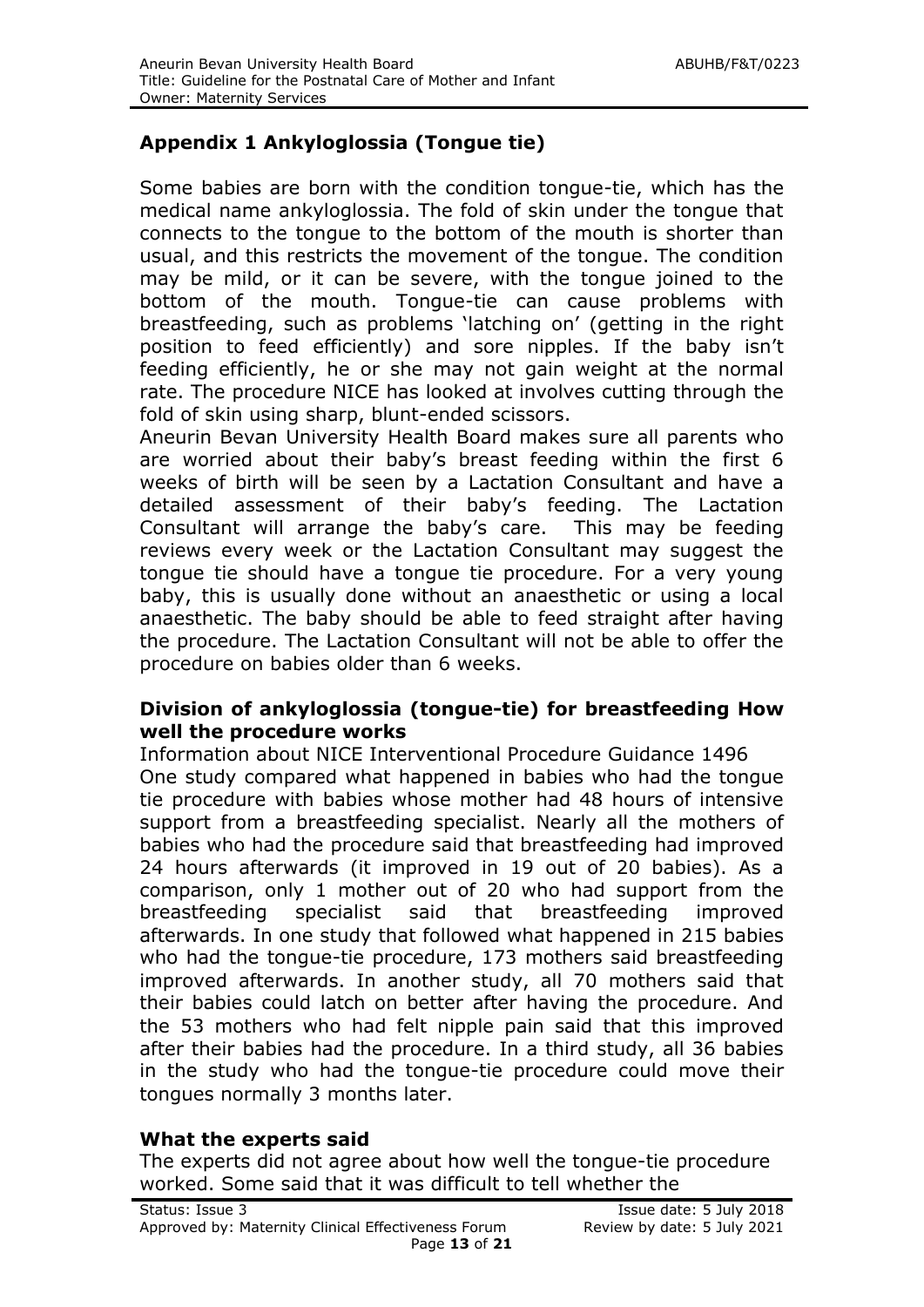improvement in breastfeeding happened as a result of the procedure or improved management of breast feeding.

# **Division of ankyloglossia (tongue-tie) for breastfeeding Risks and possible problems**

What the studies said

The studies did not report many problems after the tongue-tie procedure. In one study, 4 out of 215 babies had an ulcer under their tongue that lasted more than 48 hours. Two studies that included a total of 159 babies found no problems after the procedure. In one study, 3 out of 36 babies slept through the procedure, and 39 out of 215 babies slept through it in another study.

# **What the experts said**

The experts said that problems were likely to be very rare. The following were possible, though: bleeding, infection, ulcers, pain, and damage to the tongue and surrounding area. It was also possible that the tongue-tie might return.

Your appointment with the lactation consultant for your baby's feeding assessment

IS AT

DATE

TIME

Your lactation consultant's name is

If you are unable to make this appointment please contact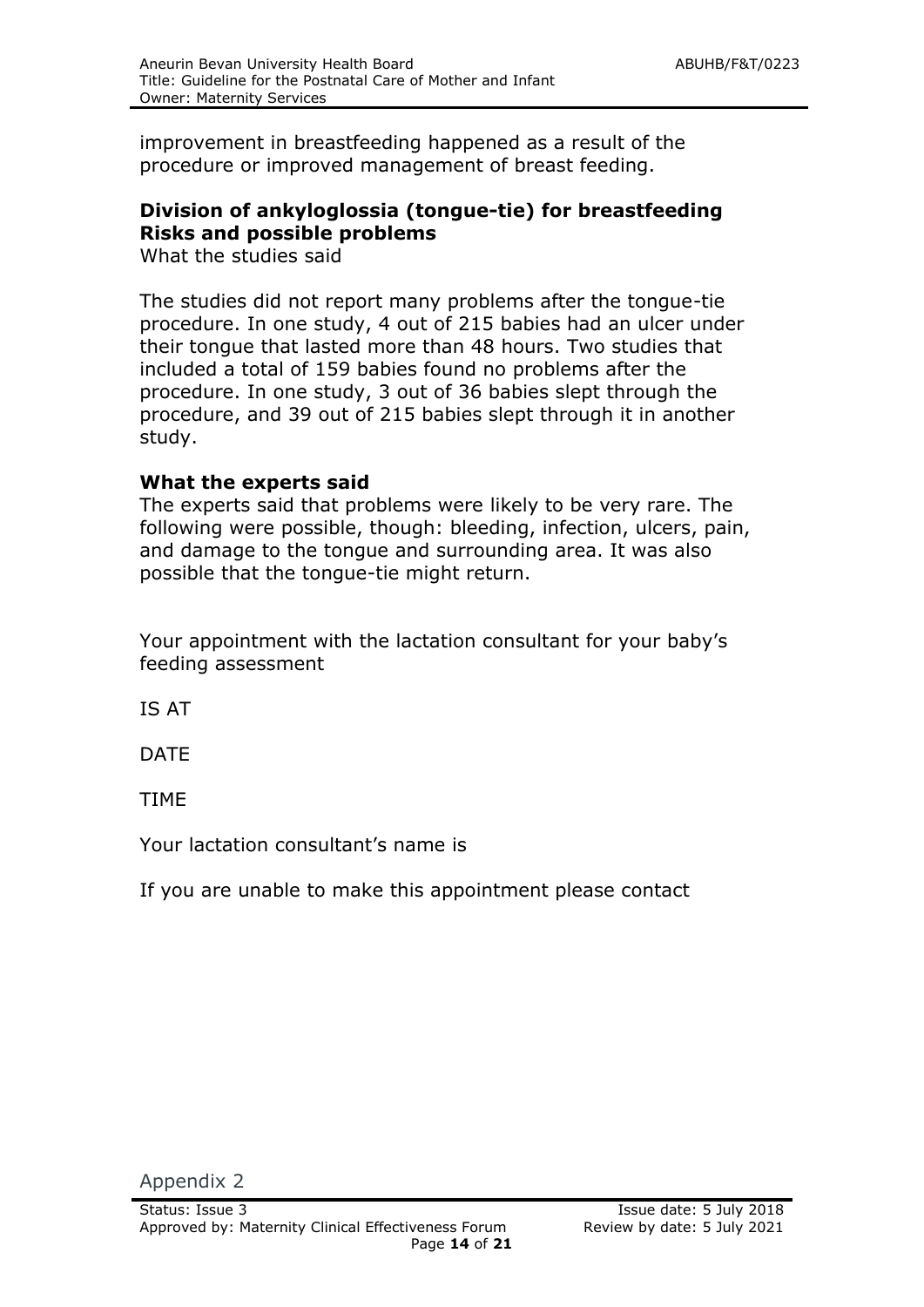#### **Appendix 2 Mastitis and breast abscess**

Mastitis is a painful inflammatory condition of the breast which may or may not be accompanied by infection. It is usually associated with lactation ('lactational' or 'puerperal mastitis'), but it can also occur in non-lactating women ('non-lactational mastitis').

- A breast abscess is a localized collection of pus within the breast. It is a severe complication of mastitis, although it may occur without apparent preceding mastitis. Other complications include sepsis, scarring, and recurrent mastitis.
- In lactating women, milk stasis is usually the primary cause of mastitis.
- o The accumulated milk causes an inflammatory response which may or may not progress to infection.
- o The most common organism associated with infectious mastitis in lactating women is *Staphylococcus aureus*.
- In non-lactating women, mastitis is usually accompanied by infection, which can be categorized as either central/subareolar or peripheral.
- o Central/subareolar infection is usually secondary to periductal mastitis (a condition where the subareolar ducts are damaged and become infected).
- o Peripheral infection (less common) is associated with diabetes mellitus, rheumatoid arthritis, trauma, corticosteroid treatment, and granulomatous lobular mastitis (a rare inflammatory disease of the breast), but often there is no underlying cause.
- o The most common organisms associated with infectious mastitis in non-lactating women are *S. aureus*, enterococci, and anaerobic bacteria (such as *Bacteroides* spp and anaerobic streptococci).
- Mastitis should be suspected if a woman has:
- o A painful breast.
- o Fever and/or general malaise.
- o A tender, red, swollen, and hard area of the breast, usually in a wedge-shaped distribution.
- It is not possible to distinguish clinically between infectious and non-infectious mastitis. Infection is more likely if the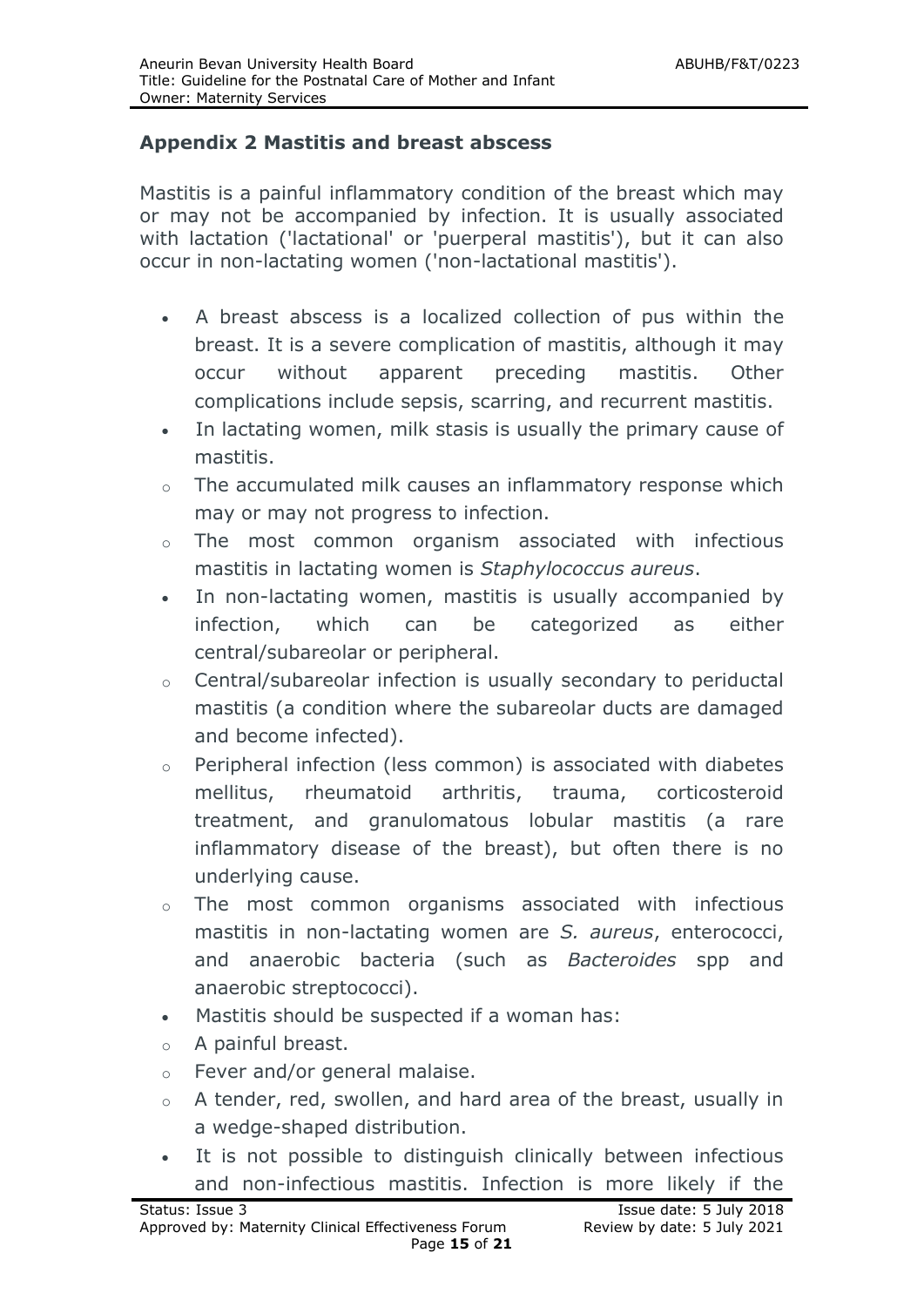woman has a nipple fissure that is infected, or if in a lactating woman:

- o Symptoms do not improve, or are worsening, after 12– 24 hours despite effective milk removal.
- o Bacterial culture in breast milk is positive.
- A breast abscess should be suspected if the woman has:
- o A history of recent mastitis.
- o A painful, swollen lump in the breast, with redness, heat, and swelling of the overlying skin.
- o Fever and/or general malaise.
- If a breast abscess is suspected, the woman should be referred urgently to a general surgeon for confirmation of the diagnosis and management.
- If there is an underlying mass or breast cancer is suspected, an urgent 2-week wait referral should be arranged.
- First-line management of a woman with mastitis not requiring urgent admission or referral includes:
- o Offering reassurance that the breast should return to normal following appropriate treatment.
- o Advising on measures to relieve pain and discomfort, such as the use of simple analgesics and applying a warm compress to the breast.
- o Encouraging breastfeeding women to continue feeding if possible, including from the affected breast.
- o Identifying and managing predisposing factors for mastitis, where possible, including poor infant attachment to the breast, nipple damage, smoking, and/or an underlying breast abnormality.
- o Prescribing oral antibiotics if indicated.
- o Offering appropriate advice on measures to prevent recurrence, such as encouraging good breastfeeding technique and maintaining good hygiene.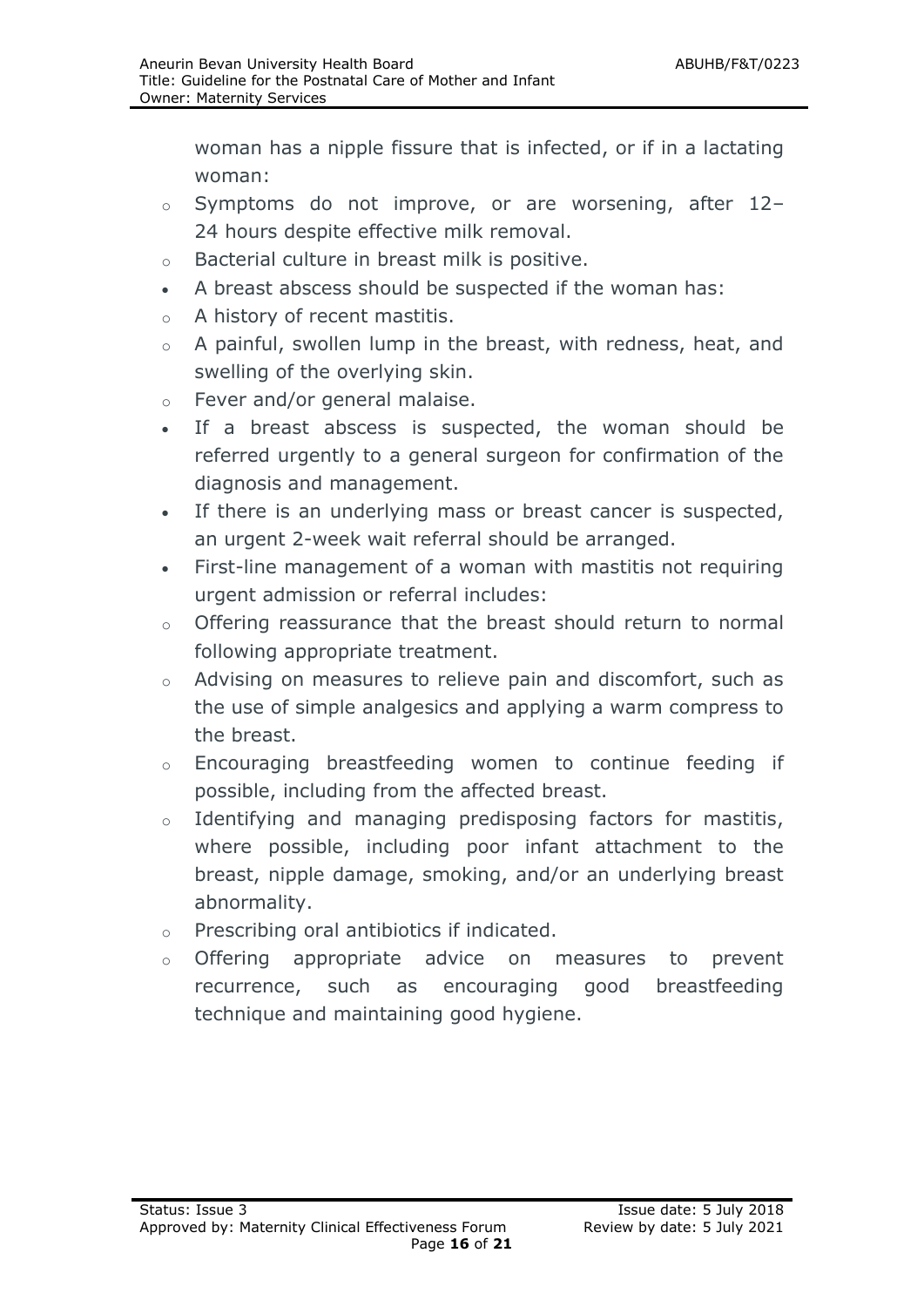#### **Acute Breast Sepsis**

#### **Definition**

Cellulitis affecting the interlobular tissue of the breast, usually caused by an acute bacterial infection.

Clinical presentation includes:

- short duration of skin erythema
- tenderness
- indurated tissue

#### **Refer immediately if** *(considering acute surgical team if*

*systemically unwell)*

- Systemically unwell
- Obvious abscess
- Necrotic/compromised skin

#### **Initial Primary Care Management**

- Lactational High dose Flucloxacillin or Clarithromycin for 10- 14 days
- Non lactational Augmentin or clarithromycin for 10-14 days
- Review at 48 hours
- If improving, complete course
- If deteriorating refer
- If referral criteria are not met, but resolution of symptoms are slow or recurrent, refer for full triple assessment via 2-week wait proforma.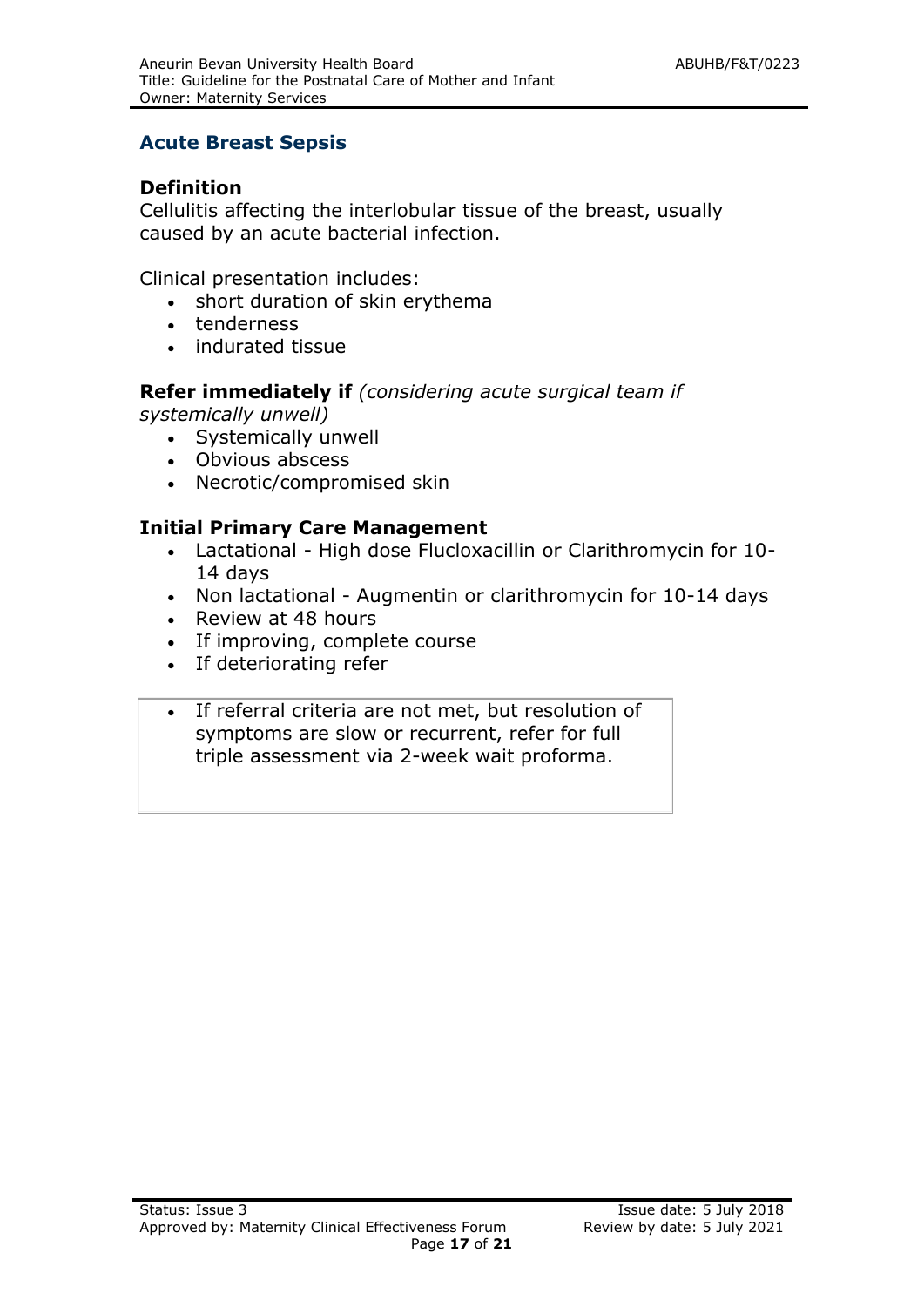#### Management of **a woman with a breast abscess**

- **Refer the woman urgently to a general surgeon for:**
- o Confirmation of the diagnosis (by ultrasound).
- o Drainage of the abscess (by ultrasound-guided needle aspiration or surgical drainage).
- o Culture of fluid from the abscess (which will be used to guide the choice of antibiotic).
- **Advise lactating women to continue breastfeeding if possible (including from the affected breast).**
- $\circ$  If this is too painful, or the infant refuses to breastfeed from the affected breast, advise the woman to express the milk (by hand or with a breast pump) until she is able to resume breastfeeding from that breast.
- For detailed information on how breast milk should be expressed, see ABUHB information on [How to express breast](http://cks.nice.org.uk/breastfeeding-problems#!scenarioclarification)  [milk.](http://cks.nice.org.uk/breastfeeding-problems#!scenarioclarification)
- A breast pump may be obtained from Bluebell ward in RGH and the maternity ward 2:1 in NHH.

#### **Breastfeeding advice**

 Because milk stasis is often the initiating factor in lactational mastitis, the most important management step is frequent and effective milk removal. **Sudden cessation of breastfeeding in women with lactational mastitis increases the risk of abscess formation**

#### **Pathways of Care Mastitis Assess to Maternity Advice**

Women should be encouraged to contact their community midwife for advice on attachment and mastitis in the first instance via designated single point of contact for their Borough. Day Assessment Facilities are available for women to attend for midwifery review at YYF, County, YAB, these community based facilities do not have attending obstetricians.

Professionals should be advised to contact the Admissions Triage Unit if they are experiencing any breast abscess related problem that requires an obstetric or surgical review.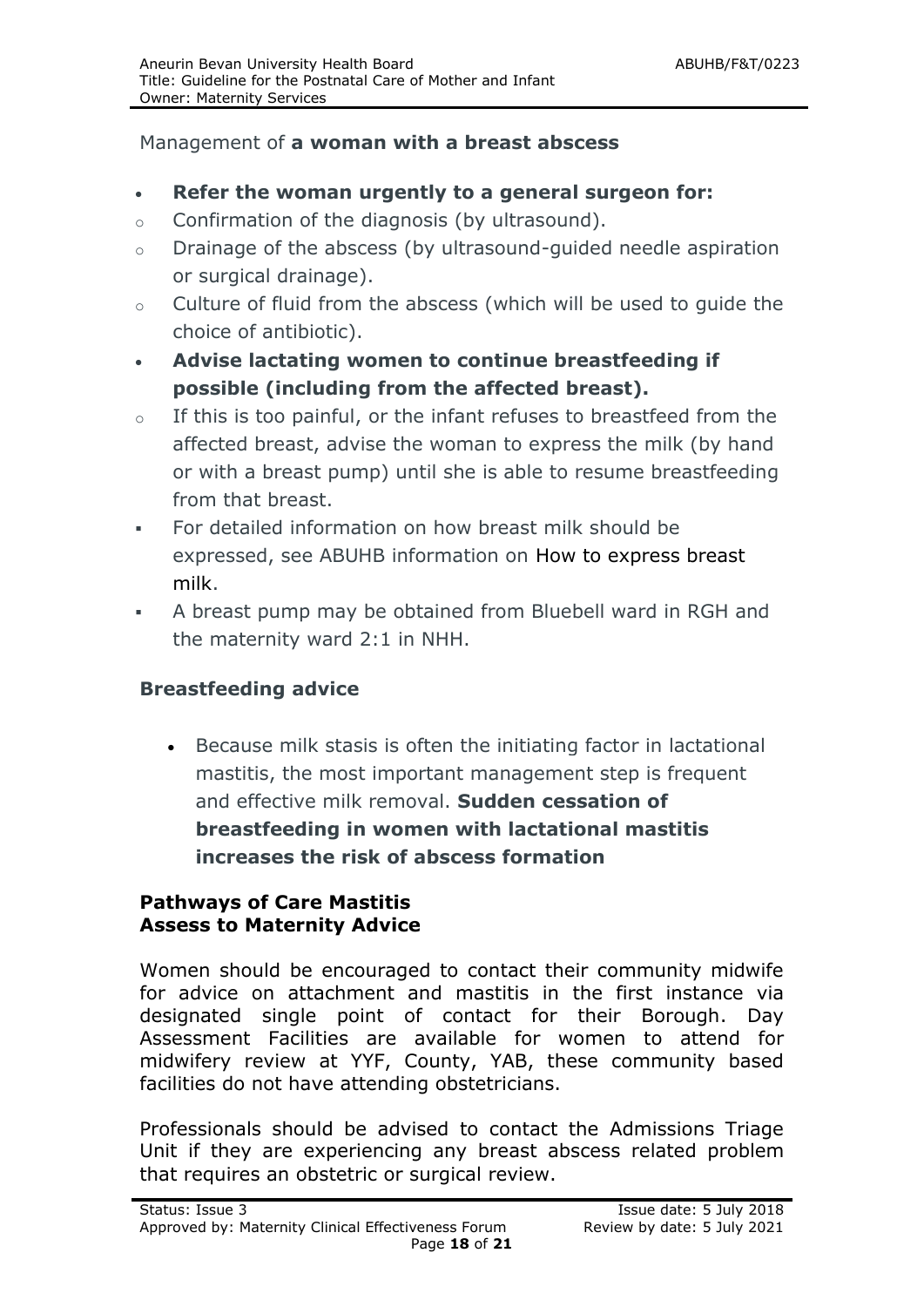The GP should make a referral to the on call surgical team for women with a breast abscess after the  $28<sup>th</sup>$  post-natal day.

#### **Referral Process ABUHB**

Mothers have the interest of their baby at heart. It is important that mothers perceive all staff are aware of this and are responsive to the mother / baby's needs.

Should the mother require admission to hospital, provision will be made for the accompanying baby / babies. The baby / babies are the responsibility of the mother and family. Baby cots can be obtained through the maternity unit.

Mothers who are within 6 weeks of birth will be accommodated on the maternity unit with close liaison with the surgical team.

Mothers and babies who have been discharged from midwifery care will be cared for in a single cubicle. There is no requirement for additional security in regard to the baby.

All mothers with acute breast abscess are admitted through acute surgical admission, the mother will be assessed within 24 hours by the breast surgical team.

If imaging demonstrates a pus collection, then depending on abscess, size, location and skin integrity, as well as the mother's preference, it will be drained by incision and drainage or repeated aspiration.

If imaging does not show a collection the mother will be returned to the care of her GP. If previous breast disease, patient family history or clinical presentation warrants a higher index of suspicion for underlying malignancy, then the mother will undergo formal triple assessment and the GP will receive correspondence regarding this.

If out of office hours or the patient is unwell, contact the on call surgical team to arrange assessment and onward referral to the breast team.

#### **ABUHB, Breast surgeons**

| Mr Holland | RGH |
|------------|-----|
| Dr Gately  | RGH |
| Mr Gomez   | NHH |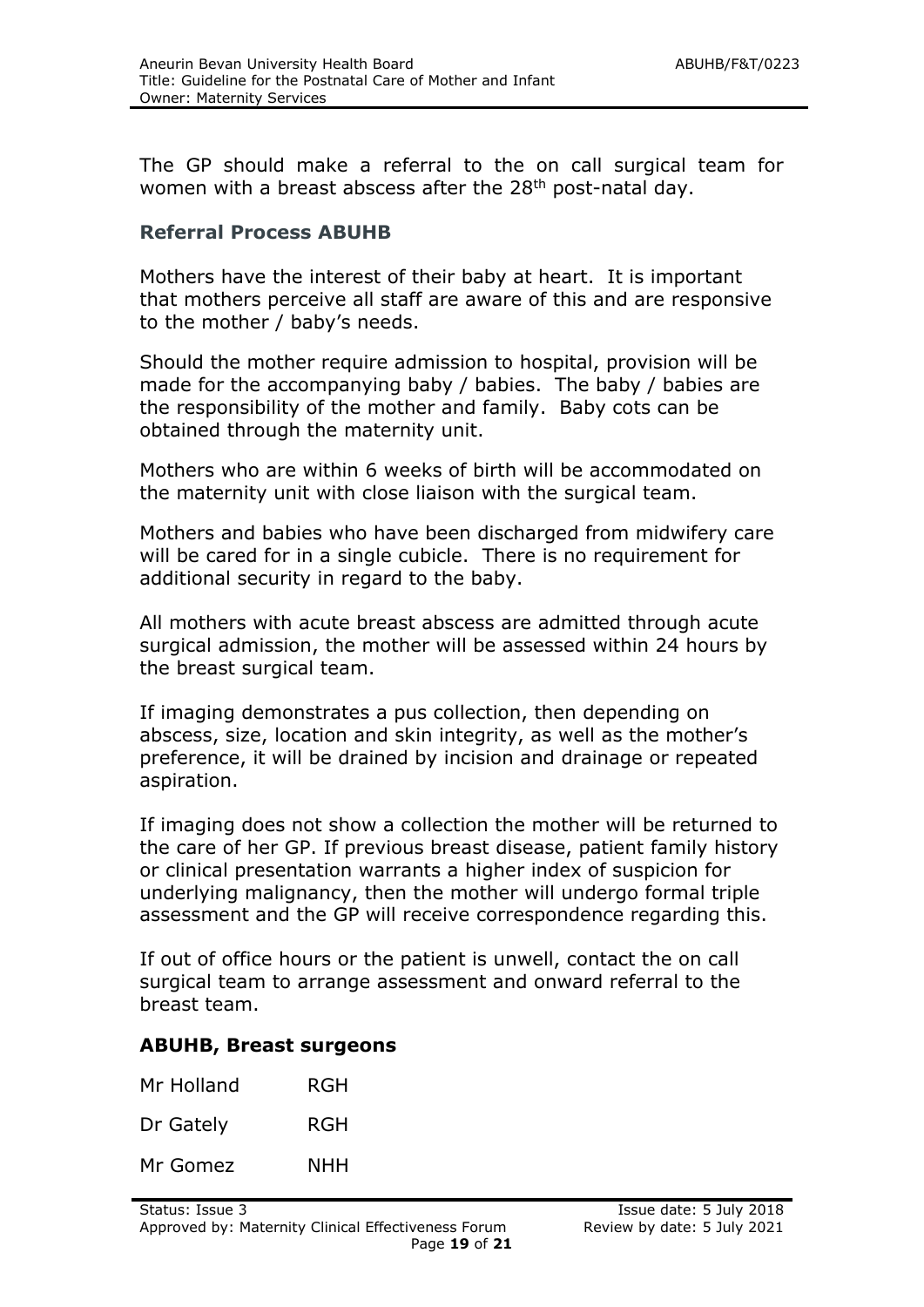These surgeons are all contactable through their secretaries for discussion on individual care needs.

In order that the baby's ongoing nutrition needs can be met, the breast feeding lead midwife must be kept informed of any mother who has been admitted to ABUHB for treatment.

# **Record Keeping**

Care provided will be documented and recorded in accordance with the NMC Guidance for Record Keeping, Aneurin Bevan Record Keeping Policy and Health Care Standards.

# **Observations to be completed on admission:-**

All women should have their post-natal hand held records reviewed and a full history of the current presenting complaint. Initial assessment must include:-

- **S – (Situation)** Reason for attendance Description of Symptoms
- **B – (Background)** Feeding patterns / history
- **A – (Assessment)**

#### **-Postnatal women**

-BP, Pulse, Temperature, Respiratory Rate, Urinalysis, uterus, lochia,

- perineum wound, VTE.
- Assessment of breasts
- Consider culture and sensitivity of breast milk
- Consider sepsis

# **R – (Recommendations)**

Differential Diagnosis Management Plan Medical Review

Biochemical / haematological tests should be taken in accordance with the woman's condition. Any blood tests ordered must have the results followed up before discharging the woman home and referring GP informed**.**